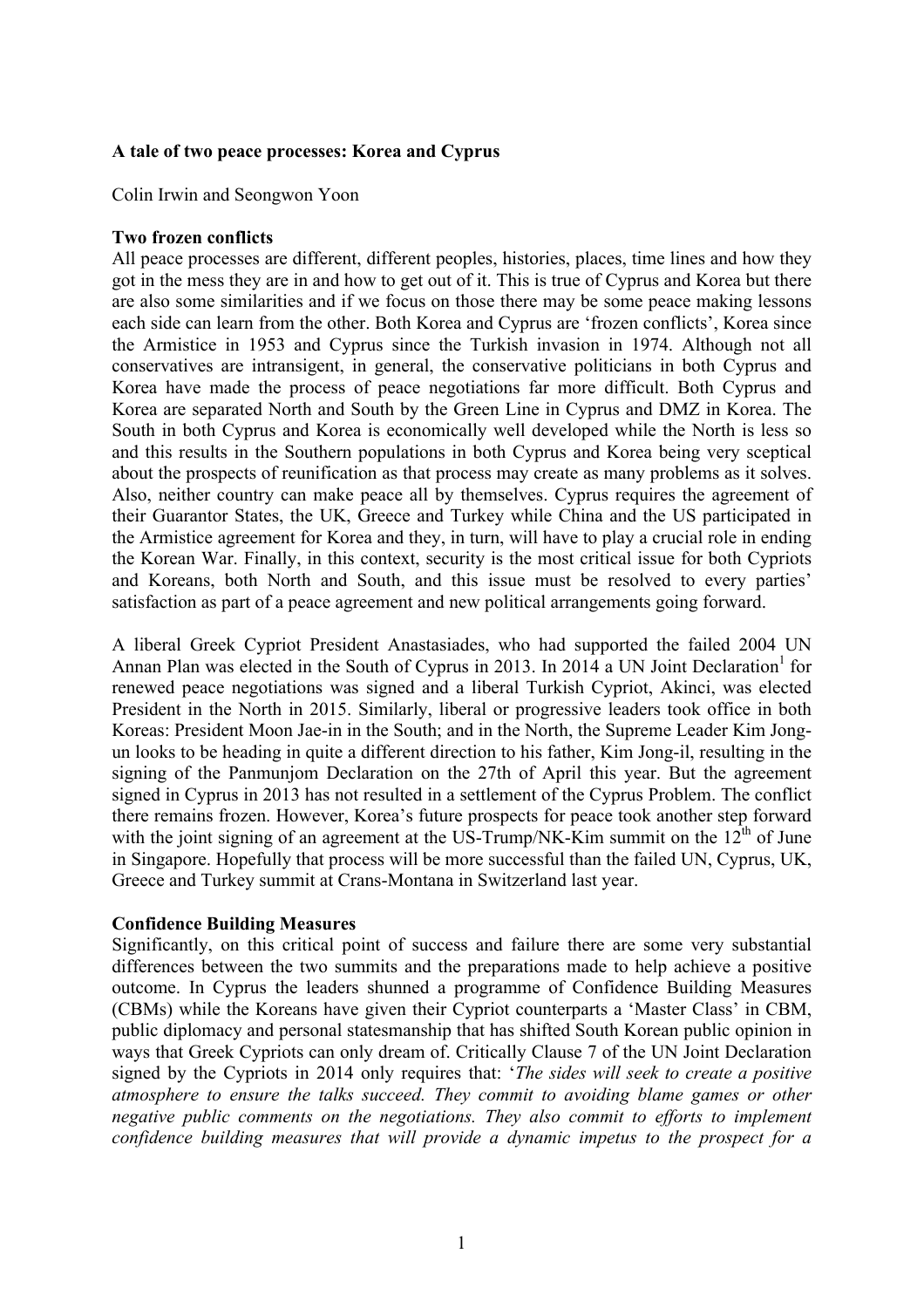*united Cyprus*.' No CBMs are specified here and no penalties for non-compliance included. It was only an aspiration of negotiation not a condition.

However, the Panmunjom Declaration signed by the Korean's listed a number of specific CBMs and publicly, at the signing, more CBMs were announced and have been, or are in the process of being implemented. Notably, Pyongyang's participation in the Winter Olympics under a unified flag and promise to shut down its nuclear test site and to suspend nuclear/missile tests before the summit. Seoul removed propaganda loudspeakers across the DMZ right after the summit. Then, Pyongyang shifted its clocks to align with the time in the South and dismantled its nuclear test site on May 24th as agreed. Following the 12 June Singapore summit the scheduled CBMs included: establishing a liaison office at the boarder town of Kaesong, military talks (June 16), talks between sports officials (June 18), Red cross talks regarding the separated families (June 22), and a DMZ Peace Train Music Festival (June 23/24). Most importantly, and it was this that so dramatically shifted South Korean public opinion, the day of pageantry, symbolism and expressions of public friendship and good will between the two leaders resulted in a shift of 50 per cent, from 14.7 before their first summit to 64.7 after the summit, believing denuclearization and peace was possible.<sup>2</sup> Significantly, this positive attitude remained firm at 66.5 per cent the day after President Trump temporarily cancelled his summit on May  $24<sup>3</sup>$  and possibly rose further following Kim and Moon's impromptu second summit on May 26 to get the US/NK June 12 summit back on track.

The Greek Cypriot President Anastasiades may not be able to get quite such a dramatic result in the South of Cyprus but less than half the Korean shift in public opinion is all he needs to get a peace 'package' through a referendum. Both he and Akinci were given an opportunity to do this at the opening of the Greek Church, in the Turkish Cypriot occupied ancient city of Famagusta, on the Easter leading up to the failed summit in Crans-Montana. Again, this year the same opportunity was there but the Greek and Turkish Cypriot leaders did not take it to demonstrate that peace on their island was possible and their future would be better for it.

Peace processes are generally best known for the agreements, declarations and treaties signed and made. But this tale of two peace processes underlines the importance of CBMs both symbolic and substantial. With this point in mind, given the Cyprus experience, the authors developed a peace poll to test Korean CBMs in Korea<sup>4</sup> in the hope that some of them would be put into practice. Happily, events overtook these efforts with the Koreans implementing CBMs at a pace and with great effect that was not anticipated. This questionnaire was written to complement a similar programme of work undertaken in Cyprus<sup>5</sup>. Regrettably those suggestions remain undone and the Cyprus peace process remains frozen. The Greek Turkish Forum<sup>6</sup> has recommended the Cypriots implement these CBMs but they are painfully slow to do so and would do well to look to the Koreans for inspiration.

With all these points in mind perhaps the time has come for the UN Security Council and Guarantor States to require the Cypriots to implement a significant programme of CBMs before they sponsor another round of negotiations and summit? As for Korea they should keep doing what they are doing so well. Implementation of the agreement made in Singapore on the  $12<sup>th</sup>$  of June will not be easy and CBMs will continue to have an important role to play in their peace process for months and years to come. Significantly at the June 12 summit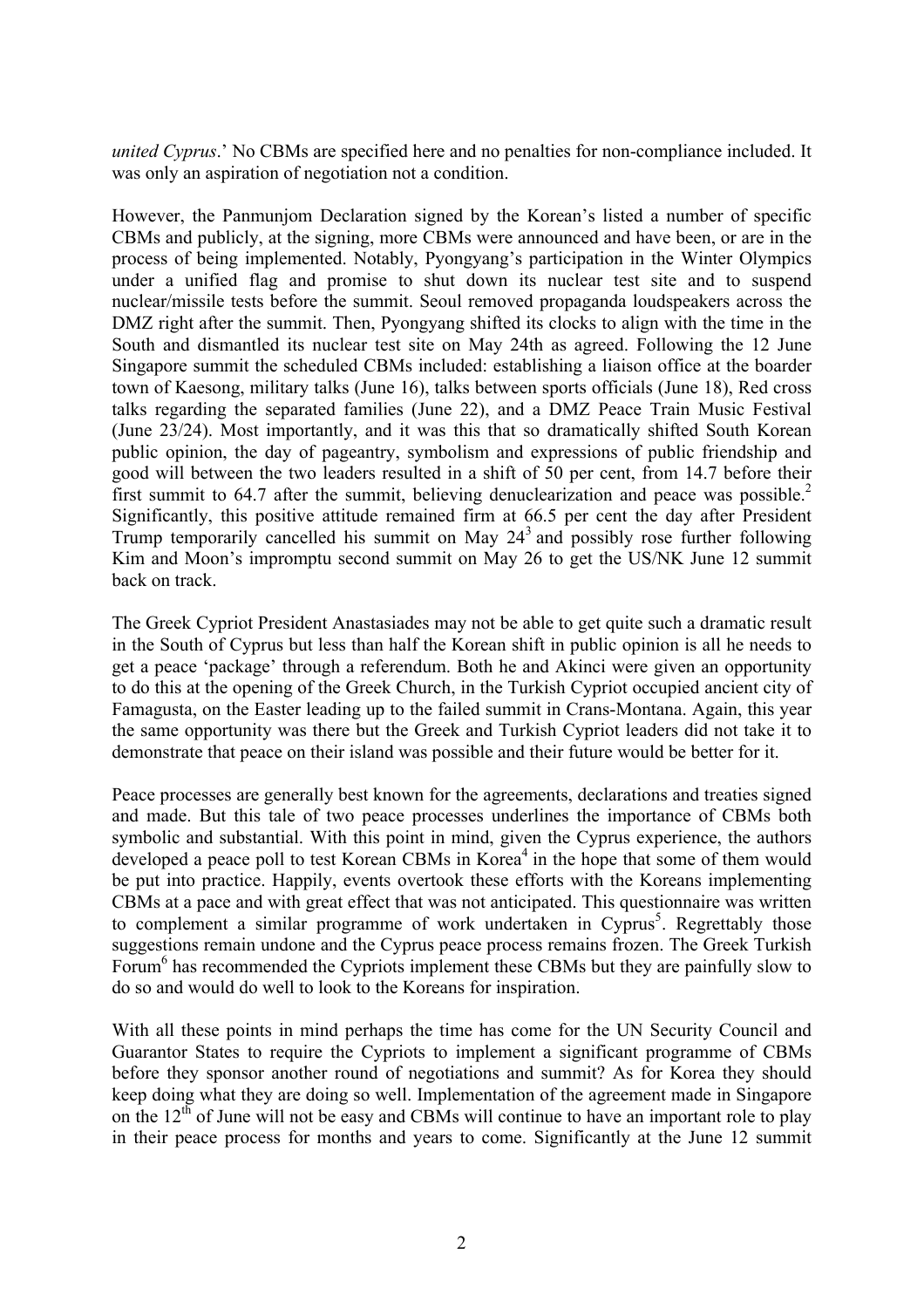President Trump also undertook to suspend South Korea/US war games but only in so far as North Korea negotiates in good faith. This should be regarded as a substantial CBM as North Korea has always considered these joint military exercises as rehearsals for invasion. However, the war games can be reinstated at any time while the measure of removing sanctions imposed by America and her allies would require international coordination and cooperation to get them re-established.

# **Security North and South of the DMZ and Green Line**

But what about those negotiations at the US/North Korea summit that must resolve outstanding security issues and the failed Cyprus negotiations and summit, are there also some lessons to be leant there? Security for Greek and Turkish Cypriots is the most important issue for the two communities going forward. Similarly security for all Koreans on the Korean peninsular is the most important issue for them. Neither Cypriots or Koreans want a return to the conflicts that divided their communities and in this context Koreans and Cypriots, both North and South, all want arrangements to be put in place that ensure their security the day an agreement is signed and for years and generations there after.

Two distinctly different proposals were suggested for doing this on the Korean peninsular. One was the 'Libya model' that requires North Korea to denuclearise completely before peace is made, and only then can they enjoy all the benefits promised by America with the lifting of sanctions that allow North Korea to develop economically with China and South Korea. The other is the 'Progressive model', which allows for complete denuclearisation by North Korea in return for security guarantees over a period of time. Inevitably 'the devil is in the detail' with such a model in terms of verification and how North Korea's security can be assured. Those details have to be worked out and might include a formal end to the Korean War and establishment of a credible East Asian security regime.<sup>7</sup>

Similarly there are two distinct models for peace and security on Cyprus. At the Crans-Montana summit Anastasiades for the Greek Cypriot community wanted "zero [Turkish] troops and zero [Turkish] guarantees" from day one of any new agreement that would establish a bi-communal, bi-zonal federal state as part of the European Union. However, Akinci for the Turkish Cypriot community advocated a phased reduction in the draw down of Turkish forces from the island in tandem with new arrangements with regional partners, a 'Treaty of Friendship' had been proposed in addition to the security benefits that would come with EU and NATO membership.

The 'Libya model' advocated by National Security Advisor, John Bolton, was rejected by North Korea as 'unilateral denuclearization' that, in their view, would threaten their security. Similarly Akinci could not accept Anastasiades proposals for "zero [Turkish] troops and zero [Turkish] guarantees" from day one of any new agreement and the Crans-Montana summit failed. If there is a lesson to be leant here in this 'tale of two peace processes' then it is surly this: 'unilateral disarmament' be it nuclear or conventional is not going to lead to security, peace and the economic benefits that flow from security and peace. The US Administration saw the error of their ways and adopted a variant of the 'Progressive model' at the June 12 summit and hopefully too, the Cypriots will learn from that success and agree a 'Progressive model' that works for them.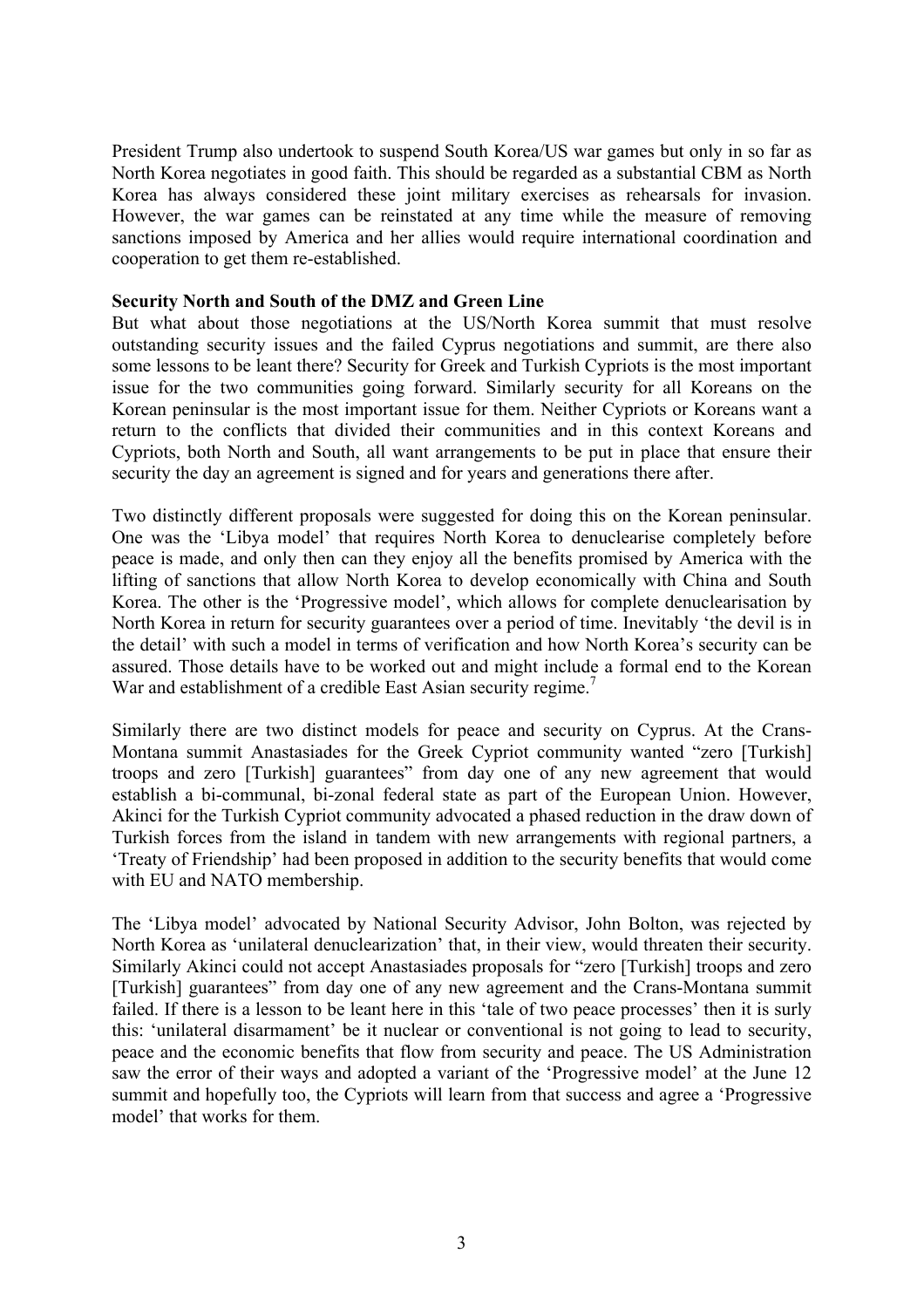#### **Lessons learnt**

Perhaps there are also lessons in this 'tale of two peace processes' for other frozen conflicts? Firstly, the successful Northern Ireland peace process was supported by an extensive programme of peace polling and public diplomacy.<sup>8</sup> Korea appears to be doing the same but as they do not have to test their agreements at a referendum their programme of CBMs and public diplomacy is there as much for the international audience as it is for their domestic constituencies. If the two Koreas can be seen to be making peace then the international community should do everything they can to support them and they appear to be doing so. Israel and Palestine also regularly test a potential peace agreement against public opinion to demonstrate what 'package' and 'incentives' will win a referendum. <sup>9</sup> But like Cyprus they do not have in place a comprehensive programme of CBMs. On the contrary the movement of the US Embassy to Jerusalem has been characterised as a Confidence *Diminishing* Mechanism ('CDMs') with an accompanying loss of public support for US led negotiations in the Arab World.<sup>10</sup> The lines that separate symbolic CBMs from substantial CBMs, and substantial CBMs from substantial agreements and actions are a little arbitrary. Suffice it to say that Confidence *Diminishing* Mechanisms should be avoided and all CBMs should be welcomed, even the small ones that the Northern Ireland politician David Ervine famously characterised as 'Baby steps', because those baby steps led to an end of war and the Belfast Agreement.

Secondly, the decommissioning of paramilitary weapons was negotiated and implemented over time in Northern Ireland because the Irish Republican Army viewed unilateral decommissioning, before the Belfast Agreement, as an act of 'surrender', and that was unacceptable to them. So out of sight of any cameras their weapons were placed 'beyond use' under the watchful eye of international monitors. Security issues must be addressed with cold precision but so too must the sensitivities and respect of the parties involved in Northern Ireland, North Korea, Northern Cyprus and Palestine. Arguably such respect for the 'other' is the most important CBM of them all and in this regard the Americans appear to have given the North Koreans as much 'space' as they can to manage denuclearisation with their domestic audience. For the Americans 'Complete Denuclearisation' means 'Complete Verifiable Irreversible Denuclearisation' and possibly the North Koreans accept this interpretation privately but, for now, the Americans appear to have accepted a significant degree of 'constructive ambiguity' on this point to give the North Koreans an opportunity to do what is expected of them.

The 'Progressive model' may or may not work but it has been given every chance of success by establishing good will through public diplomacy and CBMs at the highest levels. At the 12 June summit the North Korean flag and Stars and Stripes, in equal size and measure provided a backdrop to the words of praise and expressions of gratitude shared by Kim and Trump. There are no guarantees for success but generals making war and politicians making peace must be opportunistic and be willing to risk their reputations for the prize of success. Following the Turkish Presidential elections on June 24th Anastasiades and Akinci have one more chance to make peace this year. Will they embrace it and take it?